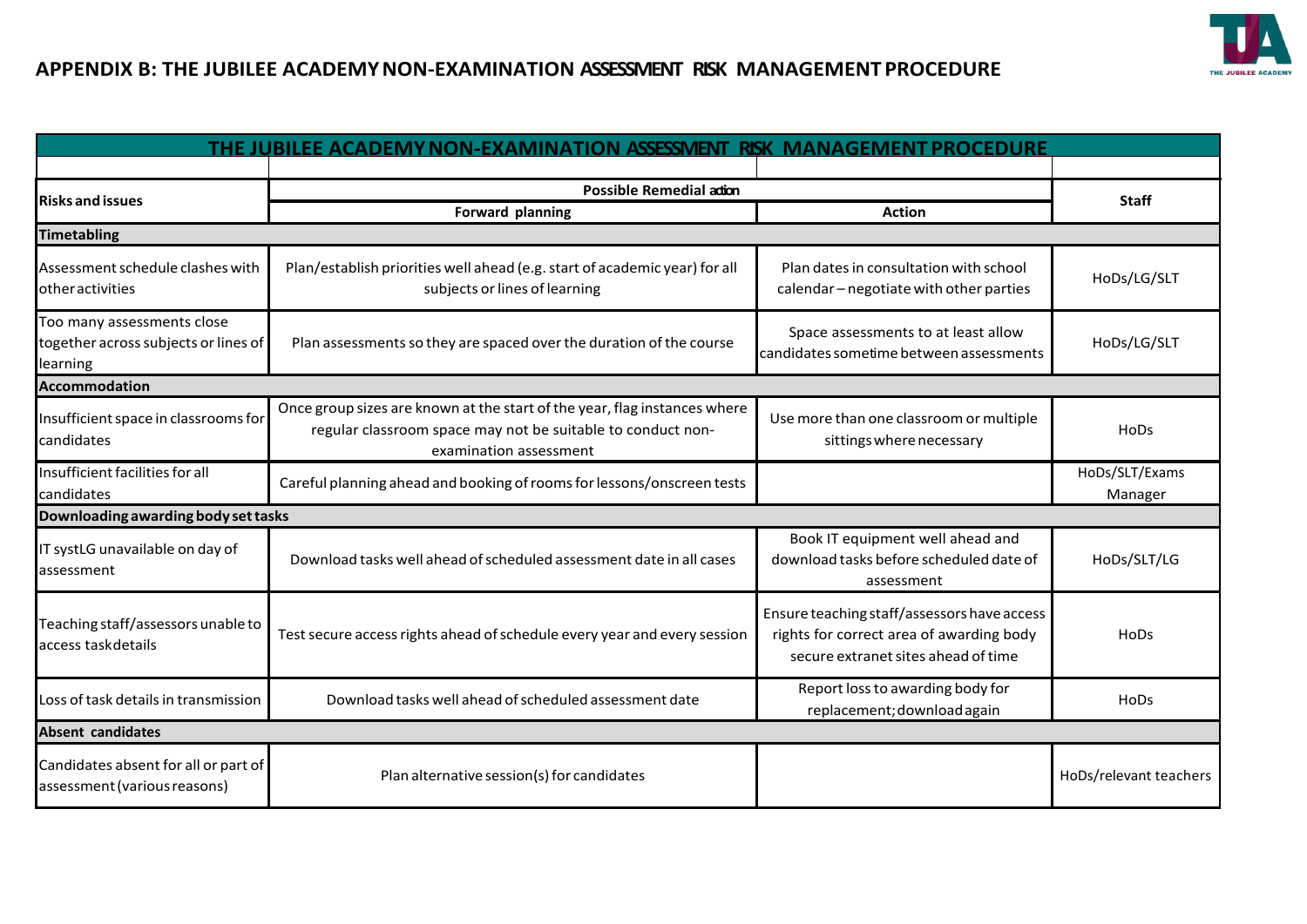

## APPENDIX B: THE JUBILEE ACADEMY NON-EXAMINATION ASSESSMENT RISK MANAGEMENT PROCEDURE

| Candidates have a scheduling                                                  | Always consider candidate timetables well ahead and decide on priorities                                  | Check before booking the date; provide an<br>alternative date, where necessary and                                          |                    |
|-------------------------------------------------------------------------------|-----------------------------------------------------------------------------------------------------------|-----------------------------------------------------------------------------------------------------------------------------|--------------------|
| clash for exams or assessment<br>(possibly offsite on consortium<br>teaching) | <b>Fn A-ff AAT JE NAM AN FANIA E XAN A IN A-TH ONWARRESRNAFINATIVR</b><br>exam arrangements made for them | <b>GMANAGEMENT PROCFOISELL</b><br>dealing with timetabling clashes. NB retakes<br>of non-examination assessment are limited | HoDs/Exams Manager |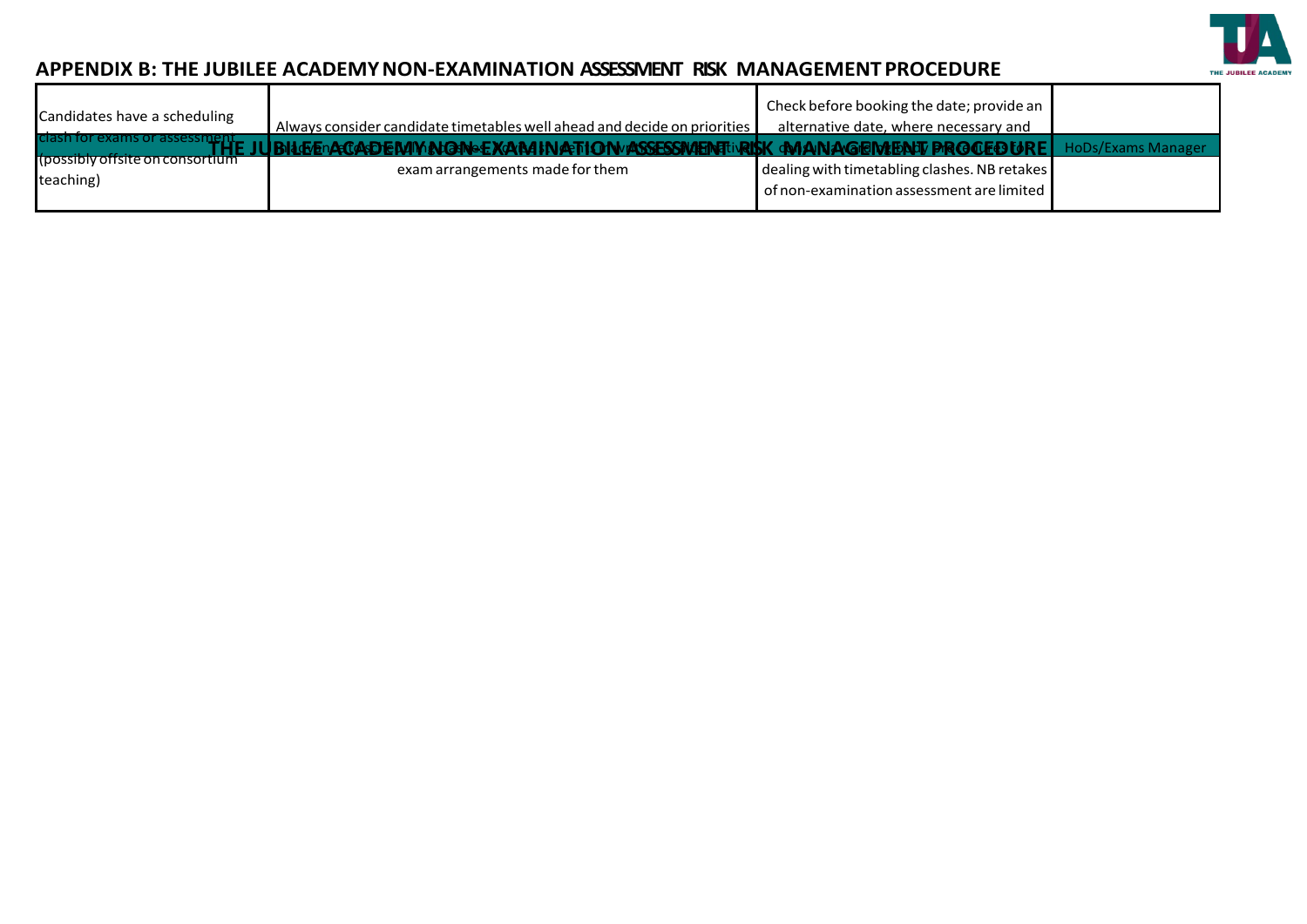

| THE JUBILEE ACADEMY NON-EXAMINATION ASSESSMENT RISK MANAGEMENT PROCEDURE                                                |                                                                                                                                                                            |                                                                                                                                                                                                                |                        |
|-------------------------------------------------------------------------------------------------------------------------|----------------------------------------------------------------------------------------------------------------------------------------------------------------------------|----------------------------------------------------------------------------------------------------------------------------------------------------------------------------------------------------------------|------------------------|
| THE JUBILEE ACADEMY NON-EXAMINATION ASSESSMENT RISK MANANGEMENT PROCEDURE                                               |                                                                                                                                                                            |                                                                                                                                                                                                                |                        |
|                                                                                                                         |                                                                                                                                                                            |                                                                                                                                                                                                                |                        |
| Control levels for task taking                                                                                          |                                                                                                                                                                            |                                                                                                                                                                                                                |                        |
| Assessment is undertaken under<br>incorrect level of control (time,<br>resources, supervision and<br>collaboration)     | Ensure teaching staff/assessors know what level is applicable and<br>understand what is involved. Provide training if required                                             | Seek guidance from the awarding body                                                                                                                                                                           | HoDs/relevant teachers |
| <b>Supervision</b>                                                                                                      |                                                                                                                                                                            |                                                                                                                                                                                                                |                        |
| Student study diary/plan not<br>provided or completed*                                                                  | Ensure teaching staff/assessors are aware of the need for study<br>diary/plans to be completed early in course                                                             | Ensure candidates start, continue and<br>complete study diary/plans that are signed<br>after every session. NB not all non-<br>examination assessment will require the<br>completion of a study diary or plan. | HoDs                   |
| Teaching staff/assessors do not<br>understand supervision of<br>non-examination assessment<br>is their responsibility   | Ensure teaching staff/assessors understand nature of non-<br>examination assessments and their role in<br>supervision                                                      |                                                                                                                                                                                                                | SLT/HoDs/teachers      |
| Suitable supervisor has not been<br>arranged for an assessment where<br>teaching staff/assessors are not<br>supervising | A suitable supervisor must be arranged for any non-examination<br>assessment where a teacher/assessor is not supervising, in line with<br>the awarding body specification. |                                                                                                                                                                                                                | HoDs/SLT/LG            |
| <b>Task setting</b>                                                                                                     |                                                                                                                                                                            |                                                                                                                                                                                                                |                        |
| Teaching staff/assessors fail to<br>correctly set tasks                                                                 | Ensure teaching staff/assessors understand the task setting arrangements<br>as defined in the awarding body specification                                                  | Seek guidance from the awarding body                                                                                                                                                                           | HoDs/SLT               |
| Assessments have not been<br>moderated as required in the<br>awarding body specification                                | Check specification and plan required moderation appropriately                                                                                                             | Seek guidance from the awarding body                                                                                                                                                                           | <b>HoDs</b>            |
| <b>Security of materials</b>                                                                                            |                                                                                                                                                                            |                                                                                                                                                                                                                |                        |
| Assessment tasks not kept secure<br>beforeassessment                                                                    | Ensure teaching staff understand importance of task security                                                                                                               | Request/obtain different assessment tasks                                                                                                                                                                      | HoDs                   |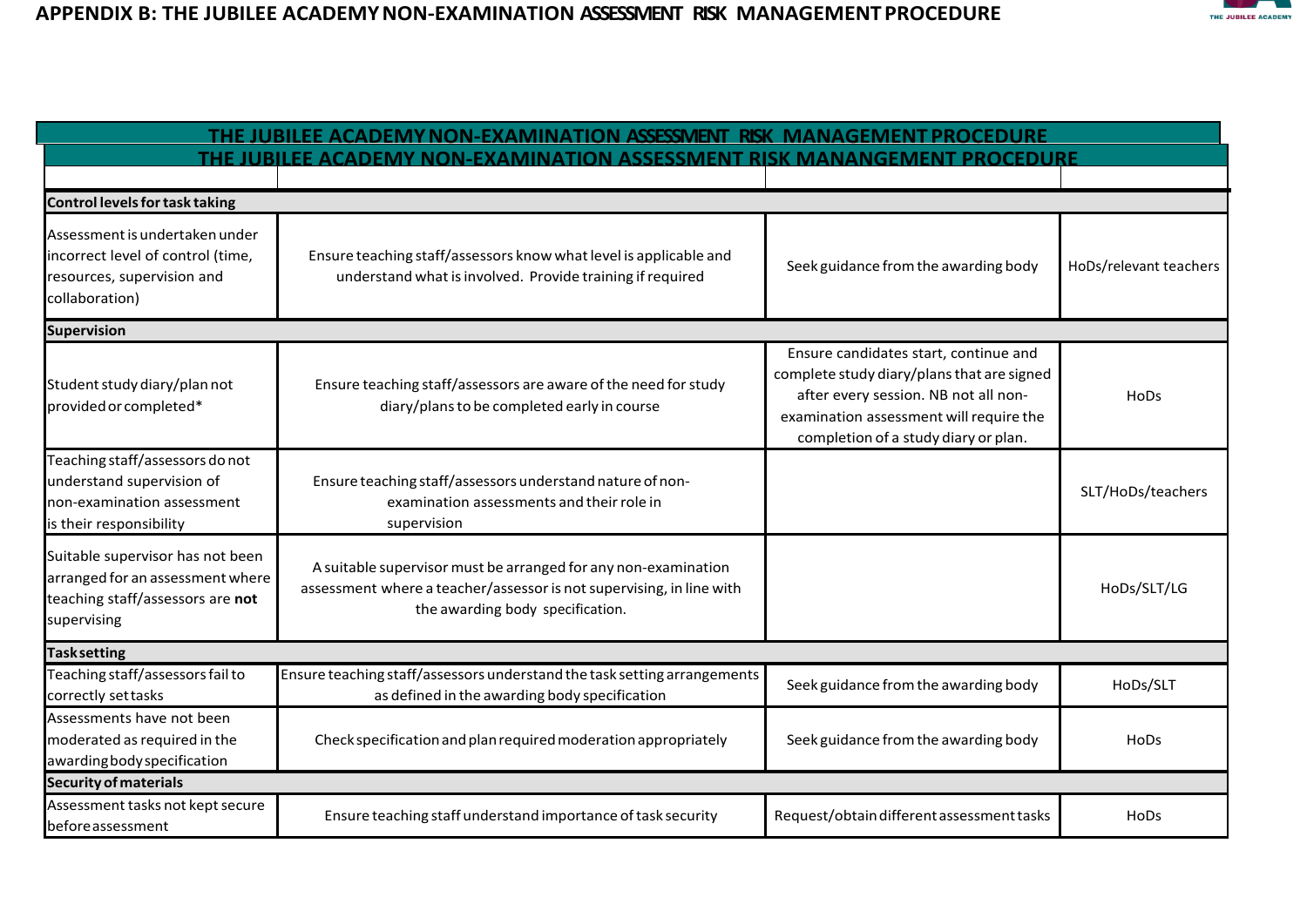

| THE JUBILEE ACADEMY NON-EXAMINATION ASSESSMENT RISK MANAGEMENT PROCEDURE |                                                                                                                    |                                  |             |
|--------------------------------------------------------------------------|--------------------------------------------------------------------------------------------------------------------|----------------------------------|-------------|
| Candidates' work not kept secure<br>during or after assessment           | Define appropriate level of security, in line with awarding body<br>requirements, for each department as necessary | Take materials to secure storage | HoDs        |
| Insufficient or insecure storage<br>space                                | Look at provision for suitable storage early in the course                                                         | Find alternative spaces          | <b>HoDs</b> |